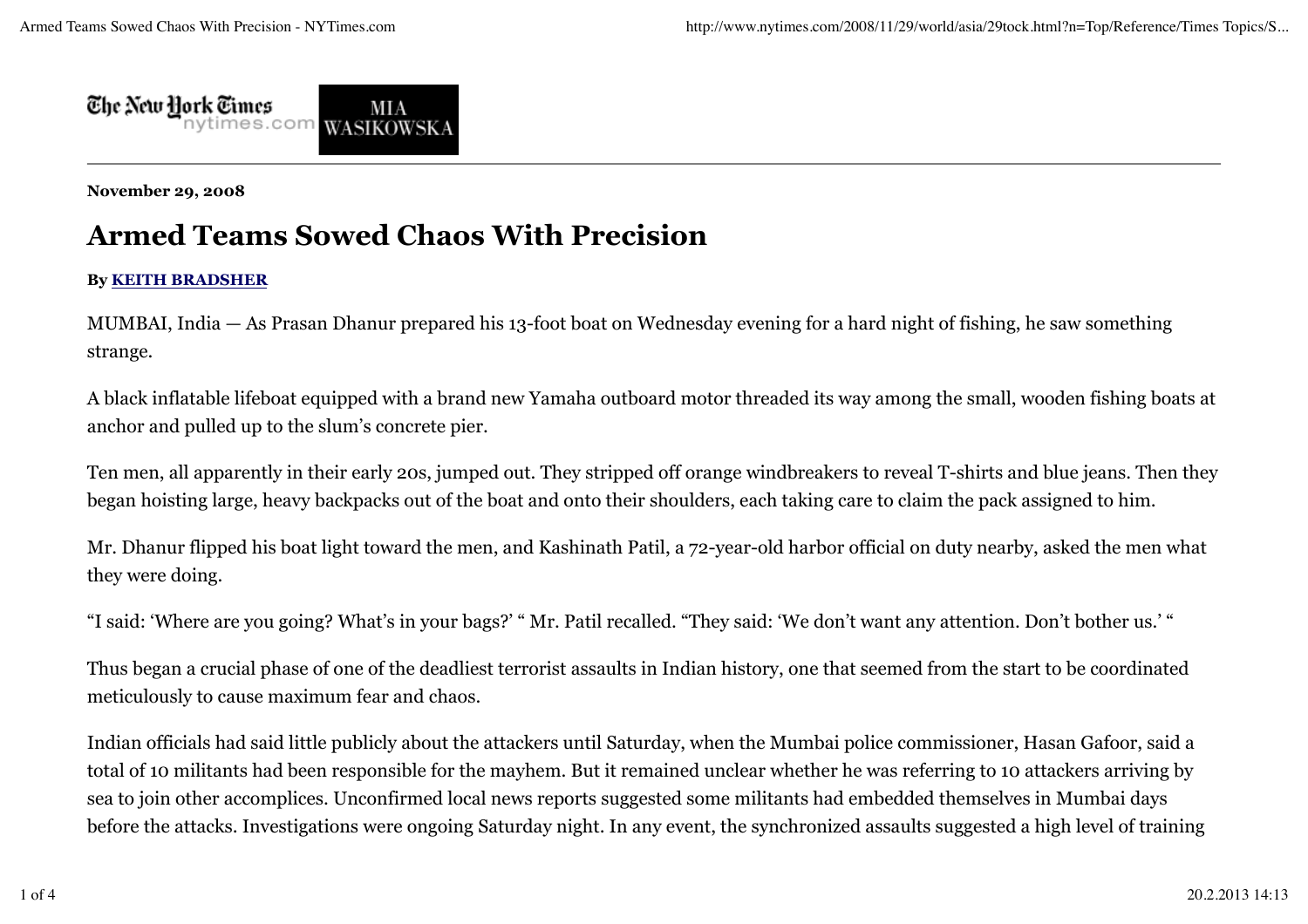and preparation.

Mr. Dhanur and Mr. Patil said in interviews that they did not see the guns hidden in the backpacks, and did not call the police as they watched the men walk into town on Wednesday, leaving their boat and windbreakers at the dock. Not long afterward, fanning out across South Mumbai, as other attackers spread out after landing in other boats, the men began unleashing deadly assaults everywhere they went.

At the Chhatrapati Shivaji Terminus, the train station that appears to have been the first location hit, a fusillade of bullets left the floor of the main hall quickly littered with bodies and pools of blood. At the Leopold Cafe, a chic restaurant popular with Westerners and wealthy Indians and famous for sidewalk dining, a cluster of gunmen mowed down diners.

At the opulent Taj Mahal and Oberoi hotels, the assailants poured heavy fire into restaurant goers on the ground floors, then moved upstairs to round up guests as hostages. And at a range of other locations, from a movie theater to a hospital to a police station, the attackers opened fire remorselessly on anyone in their path, frequently throwing grenades as well.

With proximity to Pakistan and visibility as the hub of India's financial sector, Mumbai has suffered many terrorist attacks over the years. But the killings this week, played out so publicly and prolonged over so many days, have shaken many as never before.

"In 51 years, I have never seen this kind of thing," said Dev B. Gohil, a tailor and lifelong Mumbai resident. "We're scared for ourselves and for our families."

One reason for the nervousness is that it seems likely that not nearly all the terrorists were caught or killed — and so far the whereabouts of the rest are a mystery. At least eight were confirmed dead on Friday, although more might be found as soldiers and the police combed through the two hotels. Security officials declared that they had taken control of the Taj Mahal Palace & Tower on Saturday morning, killing three militants.

Estimates of the number of attackers have ranged from 20 to 40, with the number depending to a considerable extent on the number of boats involved. As security forces seek to reconstruct how the gunmen managed to inflict so much carnage so quickly, they have been turning their attention to how so many assailants managed to reach the heart of Mumbai undetected and with such a large collection of guns, ammunition and explosives.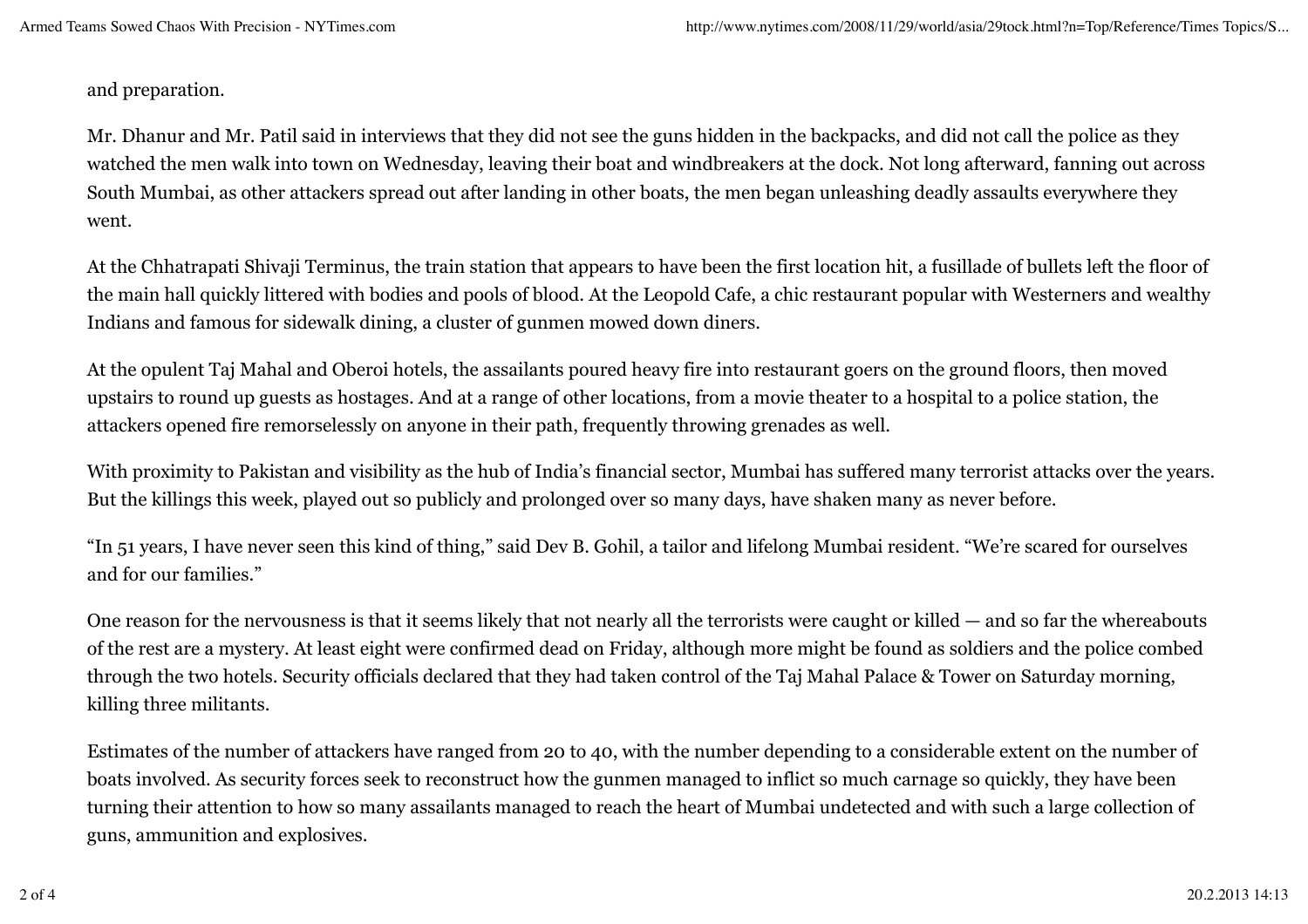Fishermen here said that the police removed and impounded the boat that came ashore here at the Fishermen's Colony pier where Mr. Dhanur lives. Various local news media have reported the impoundment of at least one — and as many as four — other boats at other nearby locations on the coast of South Mumbai, one of the city's oldest neighborhoods.

The Times of India newspaper reported on Friday that the Coast Guard had found an Indian fishing trawler, the Kuber, that disappeared on Nov. 14. The Kuber may have been used as a so-called mother ship to transport inflatable rafts within range of South Mumbai, much as pirate mother ships from Somalia, across the Arabian Sea from Mumbai, have used smaller boats to hijack tankers and other vessels in recent weeks.

The Kuber's 30-year-old captain was found dead on the boat, and his four crew members were missing, The Times of India said.

Not all of the terrorists may have entered Mumbai on the night of the attack. Local news media, citing anonymous law enforcement officials, are reporting that one captured terrorist has said during interrogation that some members of his group had stayed in hotels for four days before the attacks to prepare for them and even to store ammunition in the rooms.

When the terrorists landed in front of Mr. Dhanur's boat, they were just three blocks straight down a narrow lane from Nariman House, a five-story building housing a Jewish center run by a young rabbi, Gavriel Holtzberg, and his wife, Rivka, who had moved from New York.

But the attack does not appear to have started there. According to India's Home Ministry, the first shots were fired at the train station, and soon after that at the Leopold Cafe.

Popular with tourists, the cafe is about eight blocks from the dock where Mr. Dhanur was surprised by the arrival of the inflatable raft. It is just a block behind a top target for the terrorists: the luxurious Taj Hotel, Mumbai's most famous place for maharajahs and wealthy businesspeople to stay.

A large red sign over the two double-width entrances to the Leopold Cafe still boasts that the restaurant has been in business "since 1871." But the steel shutters of the Leopold were pulled down over the entrances on Friday afternoon, sealing the site of a deadly assault.

The attackers stood at the entrances and raked the diners with heavy fire from assault rifles. The power of the rounds is still visible from three shots that missed the diners. They struck the thick concrete columns on either side of an entrance and penetrated more than an inch